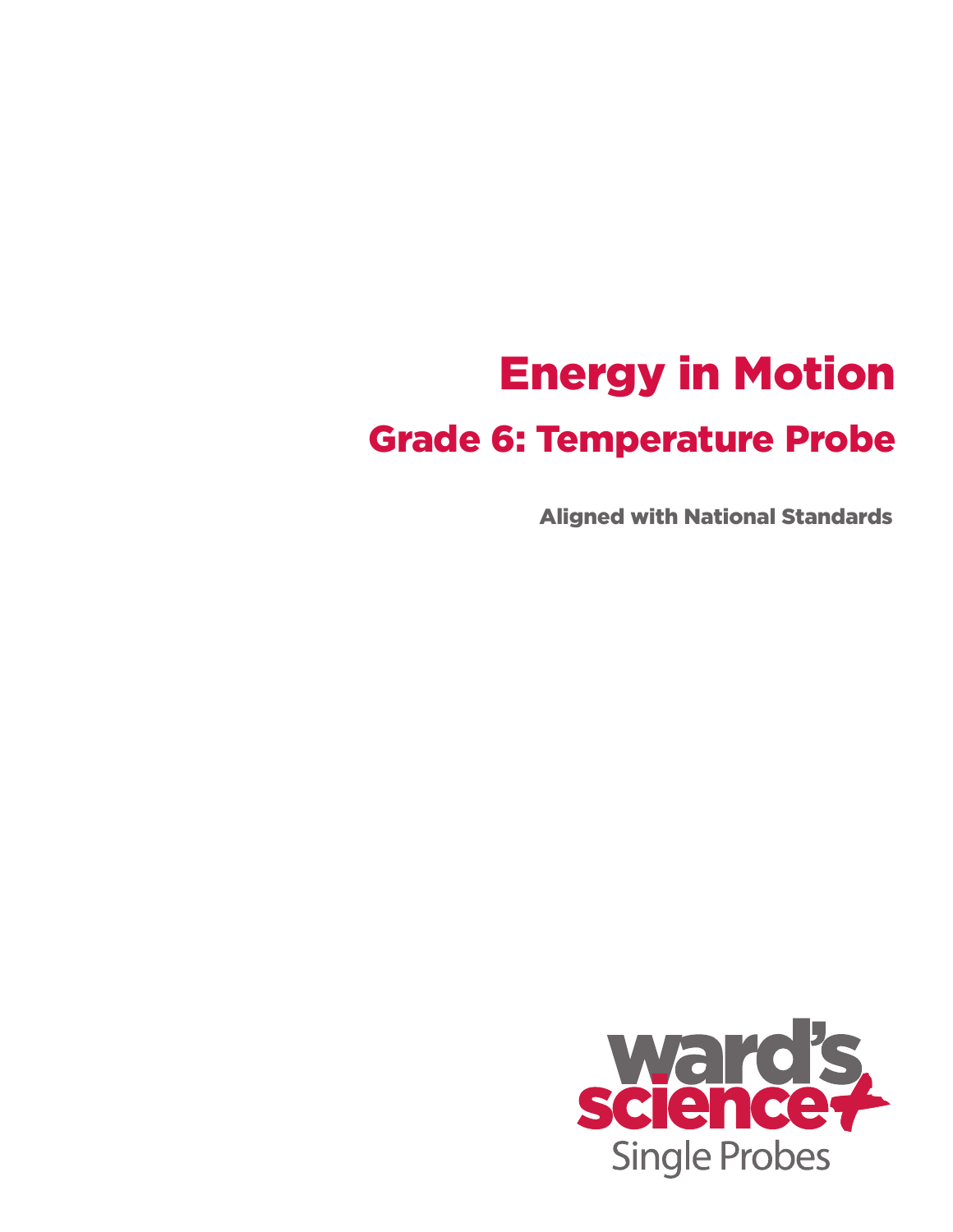Just because a bottle looks empty doesn't mean that it is empty. The bottle actually contains air, which is made up of different gases. If the bottle was placed in hot water, the heat energy would make the gas molecules in the air expand and move. We will also see that increasing the temperature of water molecules also increases the movement of these molecules.

This activity uses the WARD's Single Temperature Probe to collect data, allowing students to focus on the science discovery and leaving more time for learning and developing higher level thinking skills. If you prefer, a simple thermometer can be used in this activity.

#### time requirement:

This activity can be completed in one session of 40 minutes.

### materials required for the activity:

Empty plastic water bottle (8 oz) with cap Container or beaker (big enough to place the water bottle in) Hot water Ice water Temperature probe Plastic cups Blue and yellow food coloring Instructions (this guide) and student data sheet (page 7)

## safety precautions

### general safety:

- Consider establishing a safety contract that students and their parents must read and sign. This is a good opportunity to identify students with allergies (e.g., latex) so that you (and they) will be reminded of specific lab materials that may pose risks to individuals.
- Remind students to read all instructions before starting the lab activities, and to ask questions about safety and safe laboratory procedures.
- Students should take precautions around hot materials.
- Students should be aware that the food coloring will stain clothing.
- • Have students wash their hands after completing this and all lab activities.



Ward's in-house scientists are always on call to assist you with your questions.Our experts can provide personal solutions and product advice for your curriculum. Email sciencehelp@vwr.com or call 800-962-2660 to get started.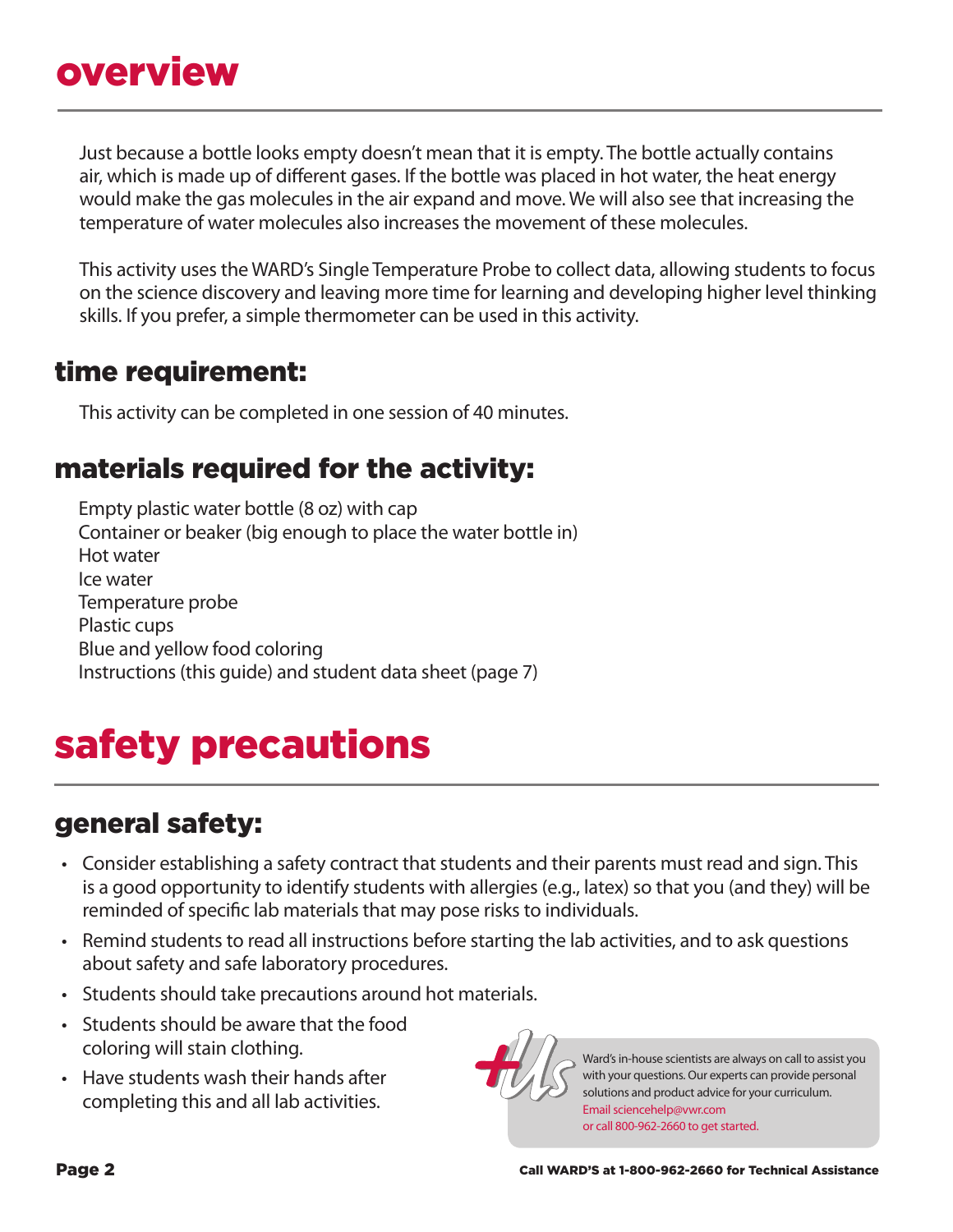| Engineering<br>Science and<br><b>DIMENSION</b><br>Practices | $\boldsymbol{\mathsf{x}}$ | Asking questions (for science) and<br>defining problems (for engineering) |                                                 | Use mathematics and computational<br>thinking                                        |
|-------------------------------------------------------------|---------------------------|---------------------------------------------------------------------------|-------------------------------------------------|--------------------------------------------------------------------------------------|
|                                                             | $\boldsymbol{\times}$     | Developing and using models                                               | $\boldsymbol{\mathsf{x}}$                       | Constructing explanations (for science) and<br>designing solutions (for engineering) |
|                                                             | $\boldsymbol{\times}$     | Planning and carrying out investigations                                  |                                                 | Engaging in argument from evidence                                                   |
|                                                             |                           | Analyzing and interpreting data                                           |                                                 | Obtaining, evaluating, and communicating<br>information                              |
|                                                             |                           |                                                                           |                                                 |                                                                                      |
| DIMENSION 2<br>Cross Cutting<br>Concepts                    |                           | Patterns                                                                  | $\boldsymbol{\mathsf{x}}$                       | Energy and matter:<br>Flows, cycles, and conservation                                |
|                                                             | $\boldsymbol{\mathsf{x}}$ | Cause and effect:<br>Mechanism and explanation                            |                                                 | Structure and function                                                               |
|                                                             |                           | Scale, proportion, and quantity                                           |                                                 | Stability and change                                                                 |
|                                                             |                           | Systems and system models                                                 |                                                 |                                                                                      |
|                                                             | <b>Discipline</b>         |                                                                           | Core Idea Focus                                 |                                                                                      |
| DIMENSION 3<br>Concepts<br><b>Lore</b>                      | <b>Physical Sciences</b>  |                                                                           | PS1: Matter and Its Interactions<br>PS3: Energy |                                                                                      |

### framework for K-12 science education © 2012

### next generation science standards © 2013

Middle School Standards Covered

MS-PS1-4 . Develop a model that predicts and describes changes in particle motion, temperature, and state of a pure substance when thermal energy is added or removed.

### national science education standards © 1996

| Content Standards (K-12) |                                    |  |                           |  |  |  |
|--------------------------|------------------------------------|--|---------------------------|--|--|--|
|                          | Systems, order, and organization   |  | Evolution and equilibrium |  |  |  |
| $\times$                 | Evidence, models, and explanation  |  | Form and Function         |  |  |  |
| $\times$                 | Constancy, change, and measurement |  |                           |  |  |  |

| <b>Physical Science Standards Elementary School</b> | <b>Physical Science Standards Middle School</b> |  |
|-----------------------------------------------------|-------------------------------------------------|--|
| Light, Heat, Electricity, and Magnetism             | Properties and Changes of Properties in Matter  |  |

 $x$  Indicates standards covered in activity

**N GSS**

**Stan**

**dar d s**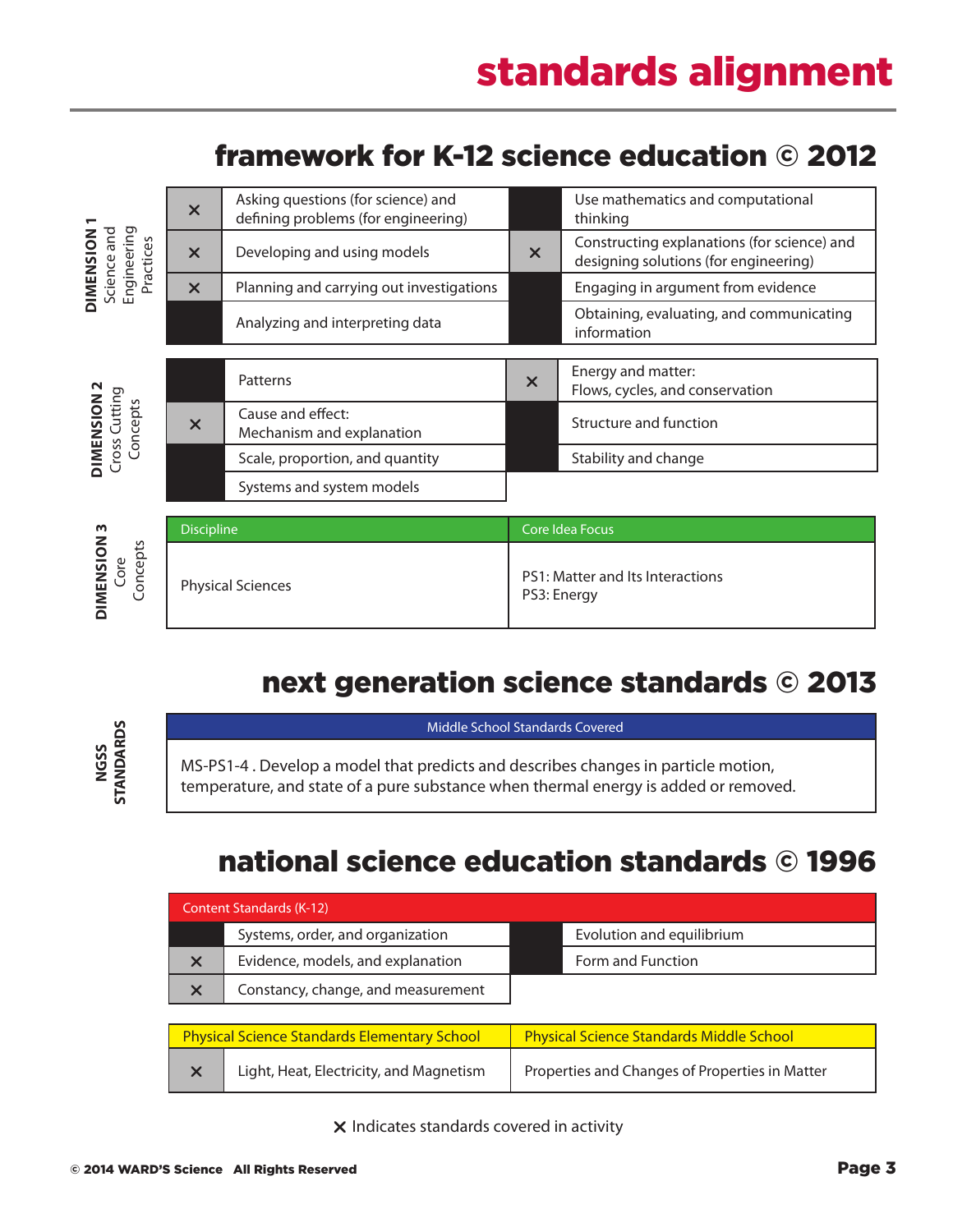# prior to class

- Collect water bottles for students.
- Get ice and prepare a bulk quantity of ice water (enough for 1 cup for each student or group).
- You may want to cover the work surfaces with newspaper.
- Review basic information about how to use and read a thermometer and/or the WARD's Single Temperature Probe.

# objective

Students will understand the effects thermal energy has on particle motion, and temperature.

# background

Thermal energy is the energy a substance or system has related to its temperature, i.e., the energy of moving or vibrating molecules. Atoms and molecules, the smallest particles of any substance, are always in motion.

Thermal energy is not the same as heat. Heat is energy transferred between substances or systems due to a temperature difference between them. So it is correct to say that a system contains thermal energy, but not that it "contains" heat, since heat means energy that is transferred from one thing to another.

The amount of heat transferred by a substance depends on the speed and number of atoms or molecules in motion. The faster the atoms or molecules move, the higher the temperature, and the more atoms or molecules that are in motion, the greater the quantity of heat they transfer.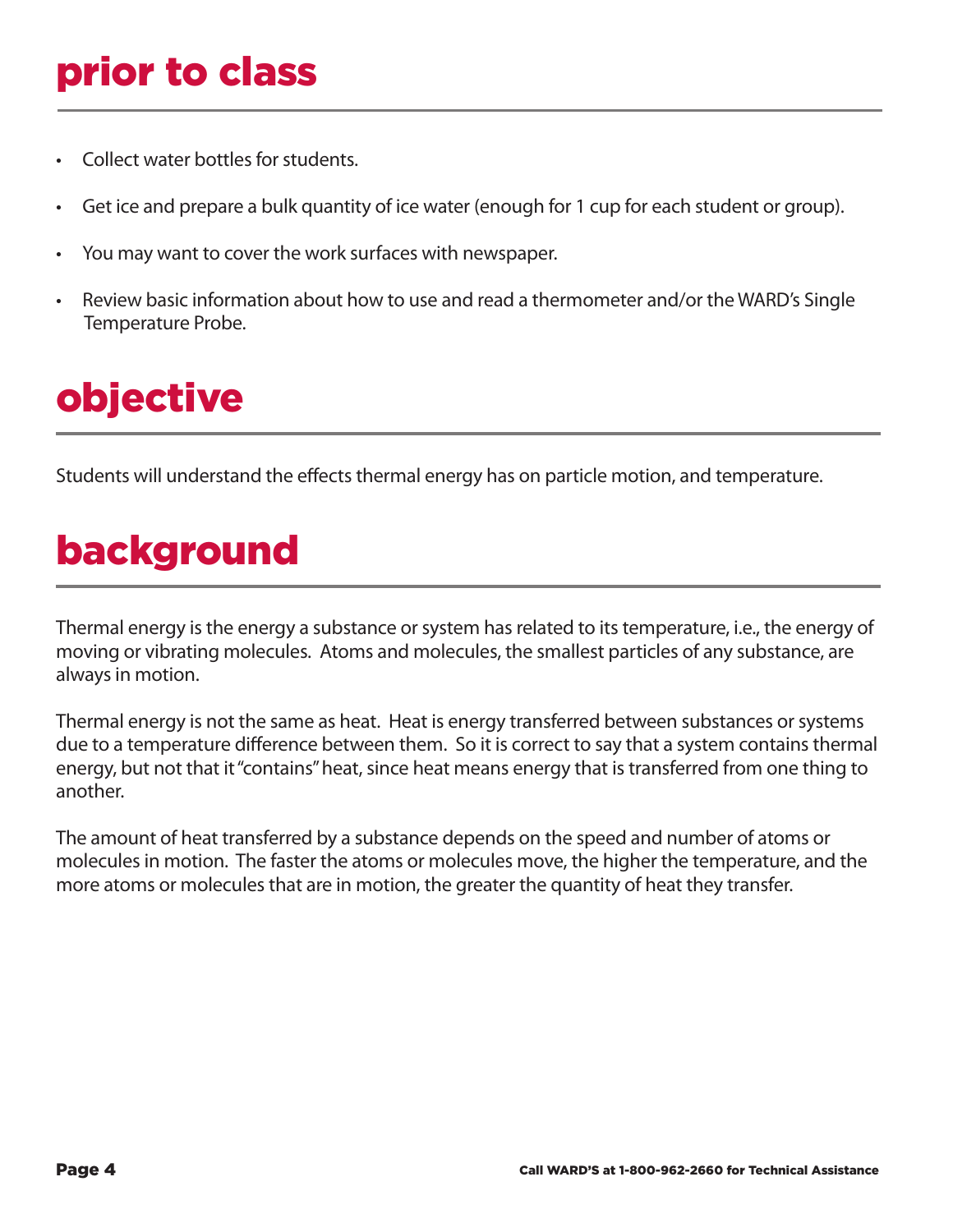### build upon prior knowledge:

• Ask students if they have ever left a ball outside in the winter. Ask if they noticed that it looked deflated. See Figure 1. *(Student responses may include that it looks flatter in the winter than the summer.)*



• Ask the students if they think they know what causes this phenomena. *(Student responses may include cold air takes up less space then warm air.)*

*(continued on next page)*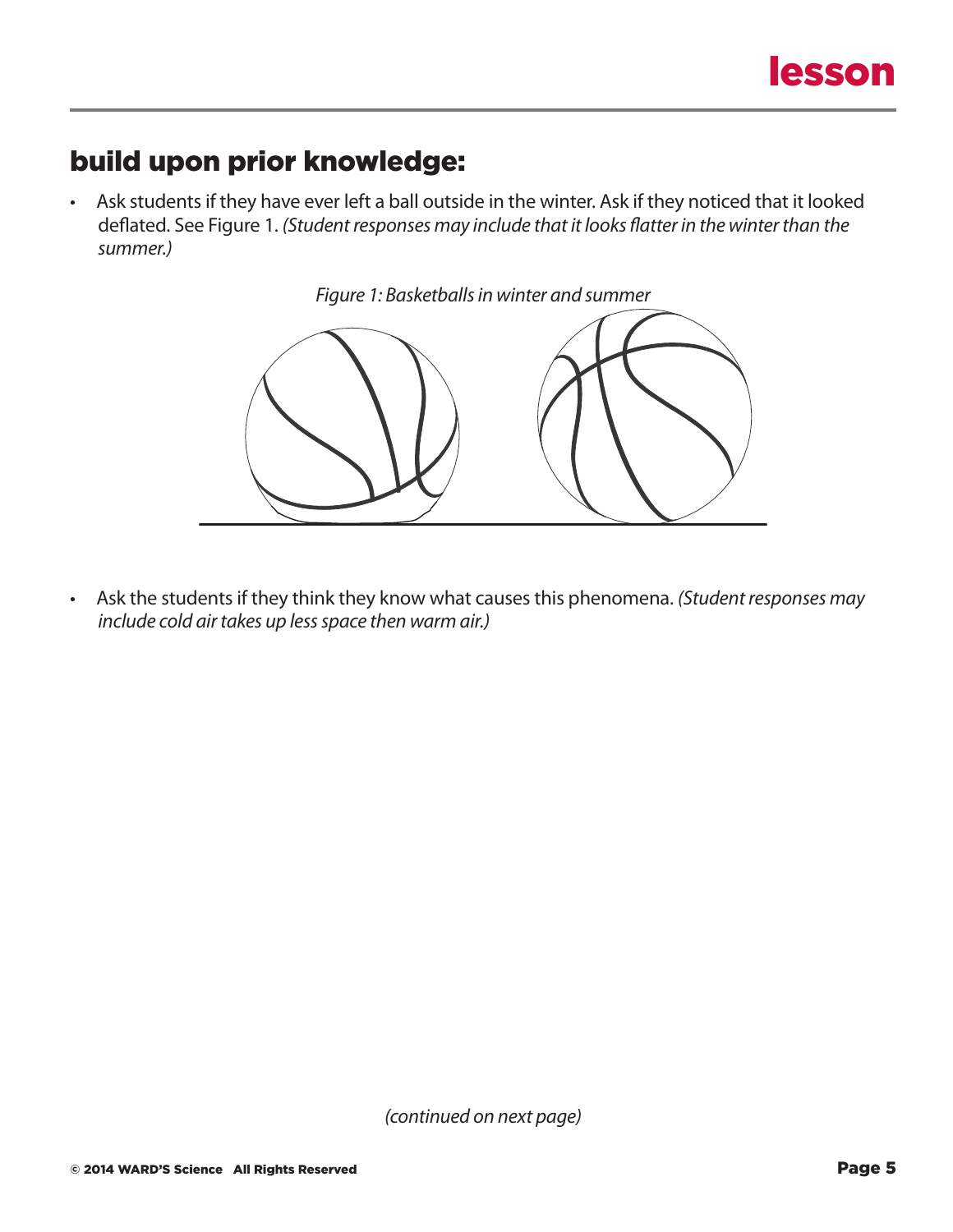

## guiding questions

- *+* **What do you think will happen? (Hypothesis)**
- *+* **What do you expect to learn?**
- *+* **What tools are needed?**
- *+* **How can we record our findings?**

### procedure

#### **Part A**

- 1. Dip your finger in room temperature water and wet the rim of the plastic bottle.
- 2. Turn the bottle cap upside down and place it on the bottle rim.
- 3. Fill the outside container about 1/3 full of hot tap water.
- 4. Measure the hot water with the temperature probe and record.
- 5. Carefully push the empty bottle into the hot water and watch the cap. Hold the bottle in the water lightly with one hand.
- 6. Record what you observe and explain why this happens.

#### **Part B**

- 1. Fill a cup ¾ full with ice water.
- 2. Fill another cup ¾ full with hot water.
- 3. Using the temperature probe, record the water temperature of each cup.
- 4. Gently place one drop of blue and one drop of yellow food coloring into the water in each cup.
- 5. Record what happens in each cup.

#### summarize

Ask the students what they have learned about temperature and the movement of gas and water molecules. (*Student responses may include: heat makes gas molecules expand and hot water has more energy than cold.)*

### extension

Students can try charting various water temperatures to find the fastest and slowest thermal energy rates.

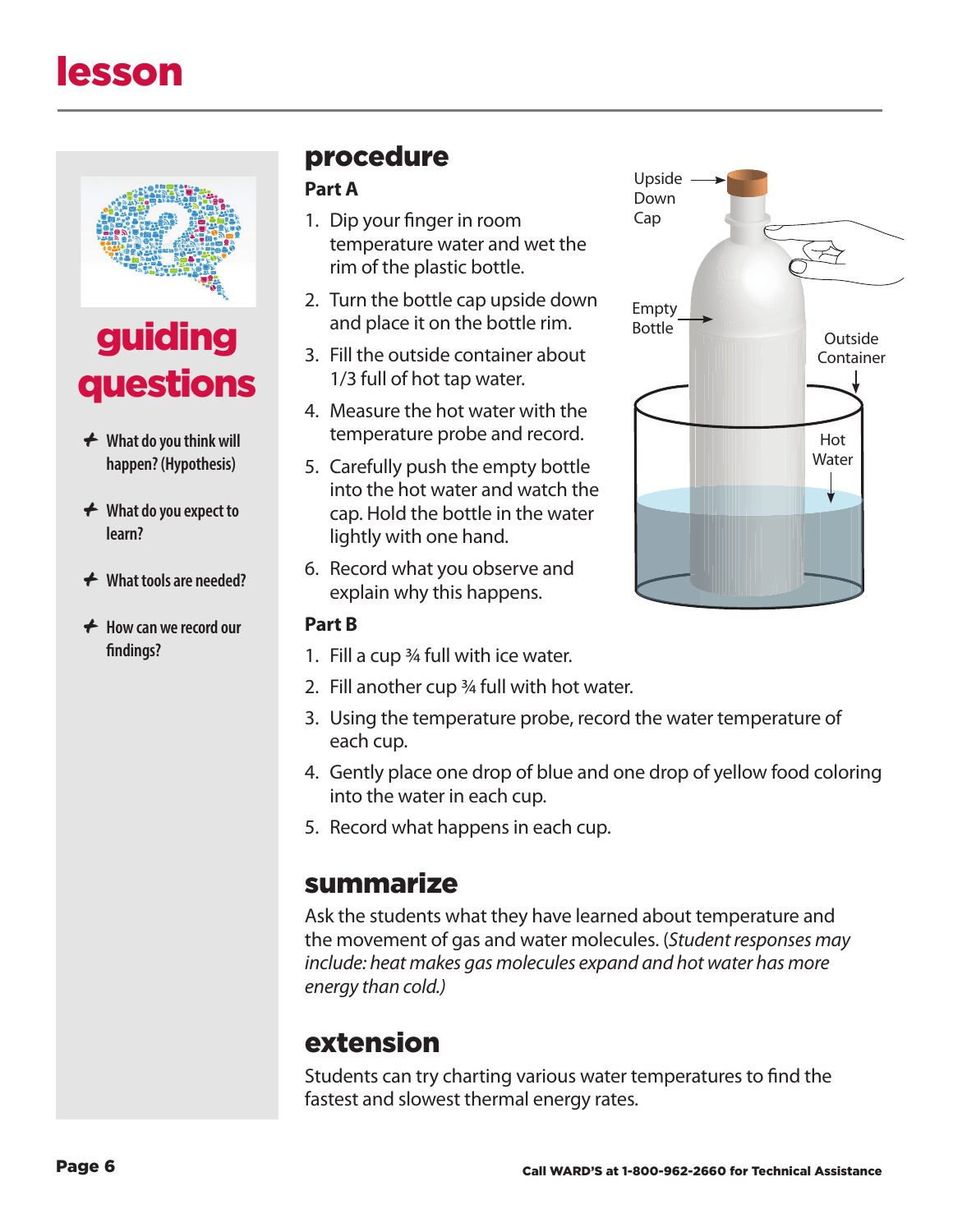## data sheet

#### **Part A**

What was the temperature of the hot water?

What happened when the empty bottle was placed in hot water?

 $\_$  , and the set of the set of the set of the set of the set of the set of the set of the set of the set of the set of the set of the set of the set of the set of the set of the set of the set of the set of the set of th

 $\_$  , and the set of the set of the set of the set of the set of the set of the set of the set of the set of the set of the set of the set of the set of the set of the set of the set of the set of the set of the set of th

 $\_$  , and the set of the set of the set of the set of the set of the set of the set of the set of the set of the set of the set of the set of the set of the set of the set of the set of the set of the set of the set of th

 $\_$  , and the set of the set of the set of the set of the set of the set of the set of the set of the set of the set of the set of the set of the set of the set of the set of the set of the set of the set of the set of th

 $\_$  , and the set of the set of the set of the set of the set of the set of the set of the set of the set of the set of the set of the set of the set of the set of the set of the set of the set of the set of the set of th

 $\_$  , and the set of the set of the set of the set of the set of the set of the set of the set of the set of the set of the set of the set of the set of the set of the set of the set of the set of the set of the set of th

 $\_$  , and the set of the set of the set of the set of the set of the set of the set of the set of the set of the set of the set of the set of the set of the set of the set of the set of the set of the set of the set of th

Why did this happen?

#### **Part B**

What was the temperature of the cold water?

What was the temperature of the hot water?

Describe what happened when you added food coloring to each cup of water.

 $\_$  , and the set of the set of the set of the set of the set of the set of the set of the set of the set of the set of the set of the set of the set of the set of the set of the set of the set of the set of the set of th

 $\_$  , and the set of the set of the set of the set of the set of the set of the set of the set of the set of the set of the set of the set of the set of the set of the set of the set of the set of the set of the set of th

 $\_$  , and the set of the set of the set of the set of the set of the set of the set of the set of the set of the set of the set of the set of the set of the set of the set of the set of the set of the set of the set of th

 $\_$  , and the set of the set of the set of the set of the set of the set of the set of the set of the set of the set of the set of the set of the set of the set of the set of the set of the set of the set of the set of th



- *+* **Review basic information about how to use and read a thermometer.**
- *+* **This activity uses the Ward's Single Probe to collect data allowing students to focus on the science discovery, leaving more time for learning and developing higher level thinking skills**.